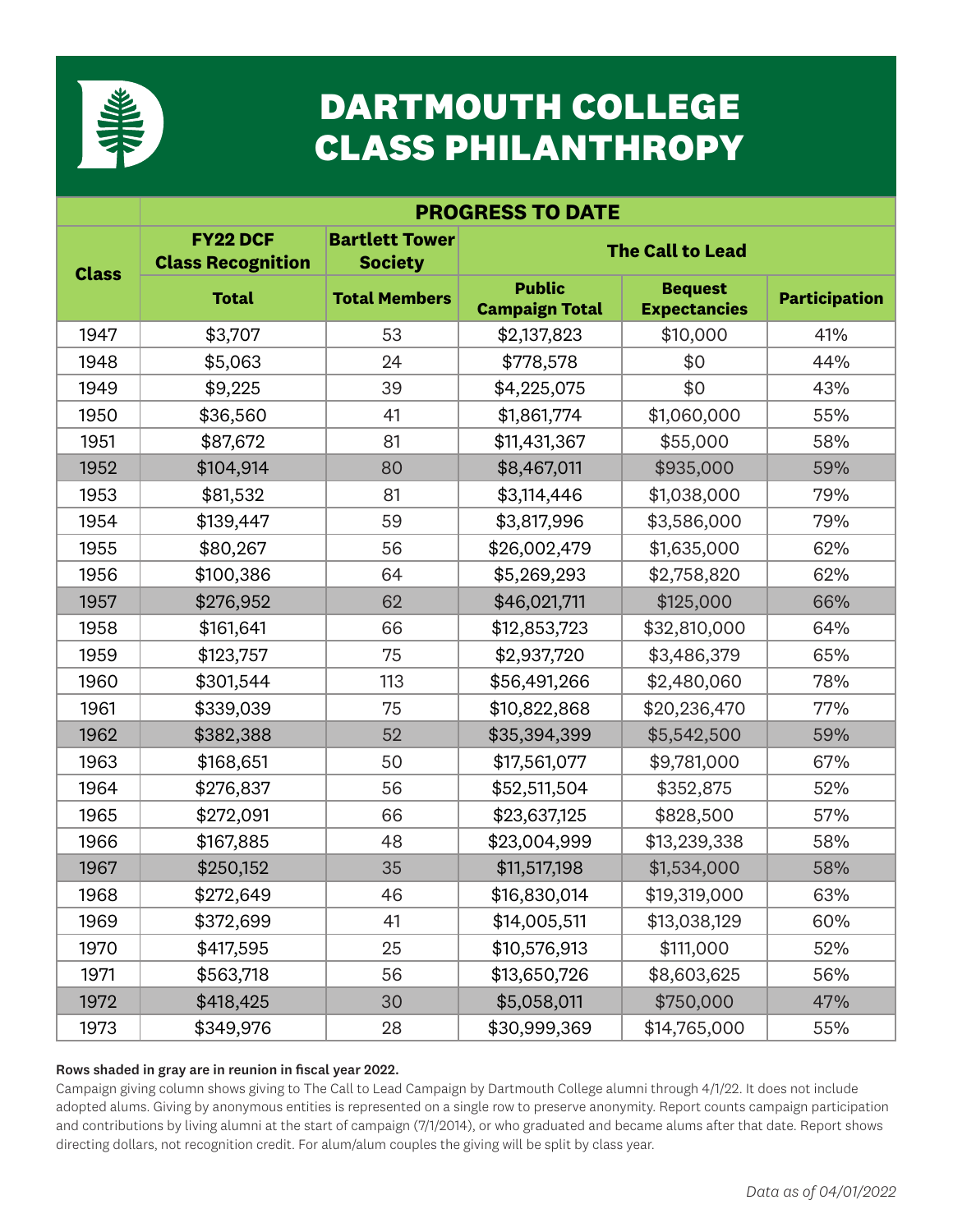

# **DARTMOUTH COLLEGE CLASS PHILANTHROPY**

|              | <b>PROGRESS TO DATE</b>                     |                                         |                                        |                                       |                      |  |  |
|--------------|---------------------------------------------|-----------------------------------------|----------------------------------------|---------------------------------------|----------------------|--|--|
| <b>Class</b> | <b>FY22 DCF</b><br><b>Class Recognition</b> | <b>Bartlett Tower</b><br><b>Society</b> | <b>The Call to Lead</b>                |                                       |                      |  |  |
|              | <b>Total</b>                                | <b>Total Members</b>                    | <b>Public</b><br><b>Campaign Total</b> | <b>Bequest</b><br><b>Expectancies</b> | <b>Participation</b> |  |  |
| 1974         | \$263,719                                   | 28                                      | \$5,919,642                            | \$987,900                             | 67%                  |  |  |
| 1975         | \$213,227                                   | 19                                      | \$6,753,263                            | \$3,071,900                           | 54%                  |  |  |
| 1976         | \$232,488                                   | 63                                      | \$7,126,033                            | \$3,522,279                           | 54%                  |  |  |
| 1977         | \$1,844,634                                 | 54                                      | \$42,691,345                           | \$7,132,000                           | 54%                  |  |  |
| 1978         | \$3,542,162                                 | 34                                      | \$65,678,441                           | \$6,562,500                           | 58%                  |  |  |
| 1979         | \$503,788                                   | 44                                      | \$36,746,781                           | \$8,892,430                           | 72%                  |  |  |
| 1980         | \$1,074,887                                 | 51                                      | \$42,245,841                           | \$5,886,000                           | 58%                  |  |  |
| 1981         | \$536,299                                   | 17                                      | \$40,073,756                           | \$163,083                             | 56%                  |  |  |
| 1982         | \$471,815                                   | 51                                      | \$39,634,007                           | \$1,845,000                           | 60%                  |  |  |
| 1983         | \$299,048                                   | 27                                      | \$15,329,630                           | \$2,345,000                           | 62%                  |  |  |
| 1984         | \$552,533                                   | 30                                      | \$18,457,753                           | \$2,740,820                           | 57%                  |  |  |
| 1985         | \$681,202                                   | 31                                      | \$24,069,870                           | \$5,829,984                           | 60%                  |  |  |
| 1986         | \$527,422                                   | 30                                      | \$31,485,964                           | \$5,028,000                           | 70%                  |  |  |
| 1987         | \$454,647                                   | 18                                      | \$27,746,306                           | \$950,600                             | 58%                  |  |  |
| 1988         | \$669,754                                   | 38                                      | \$18,470,093                           | \$21,947,785                          | 73%                  |  |  |
| 1989         | \$1,775,047                                 | 44                                      | \$21,980,983                           | \$16,847,301                          | 67%                  |  |  |
| 1990         | \$728,826                                   | 20                                      | \$19,601,680                           | \$5,410,000                           | 65%                  |  |  |
| 1991         | \$2,594,590                                 | 10                                      | \$58,582,695                           | \$10,000                              | 64%                  |  |  |
| 1992         | \$1,693,371                                 | 27                                      | \$20,018,176                           | \$1,312,592                           | 62%                  |  |  |
| 1993         | \$780,394                                   | 12                                      | \$35,696,272                           | \$3,967,000                           | 59%                  |  |  |
| 1994         | \$664,097                                   | 14                                      | \$15,067,674                           | \$6,690,000                           | 61%                  |  |  |
| 1995         | \$870,244                                   | 18                                      | \$18,648,848                           | \$5,225,000                           | 54%                  |  |  |
| 1996         | \$1,454,324                                 | 10                                      | \$26,333,018                           | \$12,500,000                          | 56%                  |  |  |
| 1997         | \$2,903,032                                 | 7                                       | \$5,379,702                            | \$20,000                              | 60%                  |  |  |
| 1998         | \$529,163                                   | $\overline{4}$                          | \$6,603,179                            | \$3,112,000                           | 54%                  |  |  |
| 1999         | \$196,626                                   | 11                                      | \$3,300,775                            | \$140,000                             | 54%                  |  |  |
| 2000         | \$210,678                                   | 5                                       | \$20,810,370                           | \$1,100,500                           | 54%                  |  |  |

### Rows shaded in gray are in reunion in fiscal year 2022.

Campaign giving column shows giving to The Call to Lead Campaign by Dartmouth College alumni through 4/1/22. It does not include adopted alums. Giving by anonymous entities is represented on a single row to preserve anonymity. Report counts campaign participation and contributions by living alumni at the start of campaign (7/1/2014), or who graduated and became alums after that date. Report shows directing dollars, not recognition credit. For alum/alum couples the giving will be split by class year.